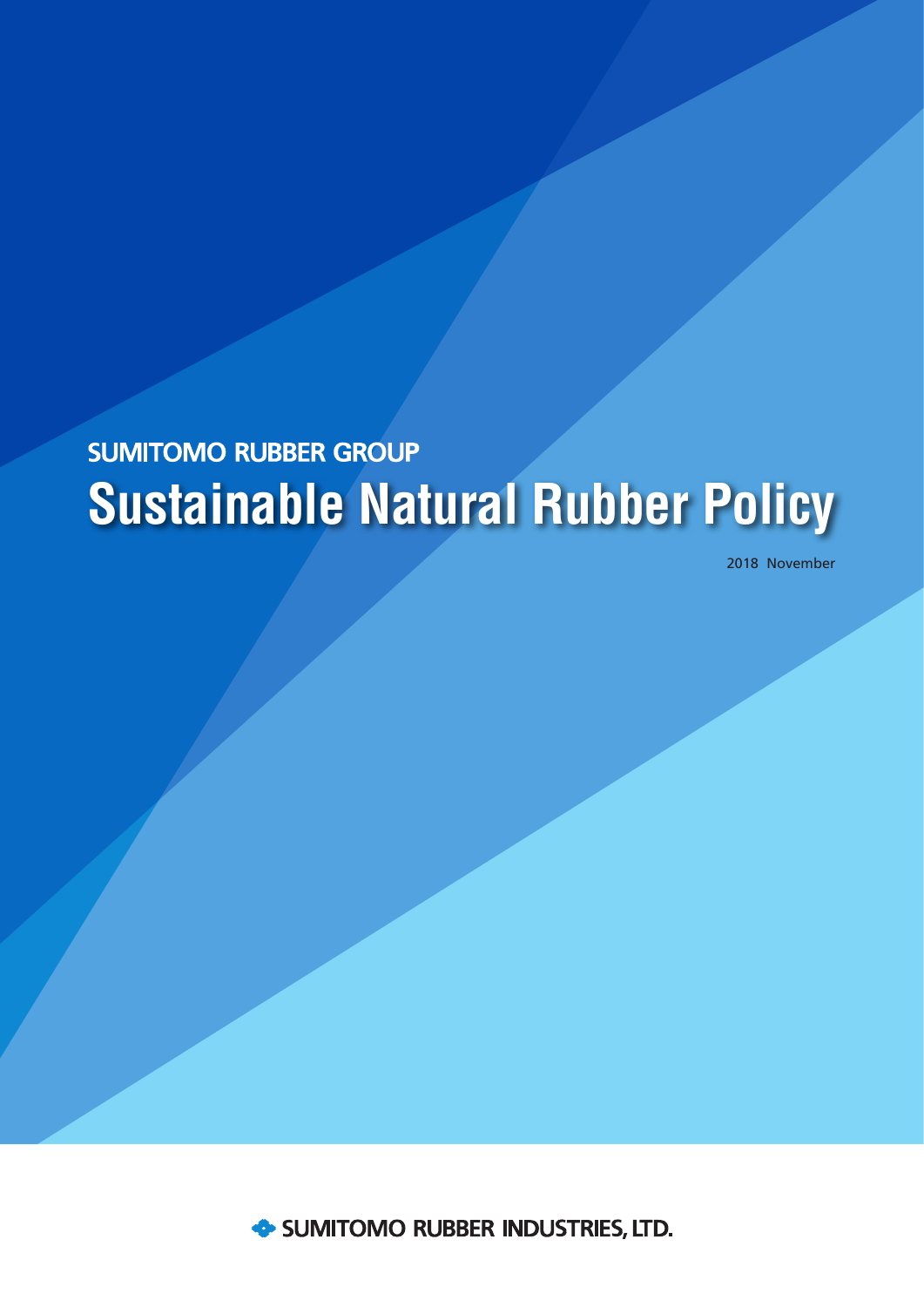### **Introduction**

As an environmentally responsible global company, the Sumitomo Rubber Group ("the Group") seeks to fulfill its social responsibility in all business activities in order to balance both the needs of the environment and human prosperity. The Group manufactures rubber-related products predominately tires, using various raw materials. Among these, natural rubber is one of key resources that must be sustained for business continuity. In order to ensure continuous and sustainable procurement of natural rubber, the Group recognizes that it is necessary to consider not only quality, cost and delivery time, but also the environment and human rights, thus to making natural rubber a sustainable resource.

Having joined the Sustainable Natural Rubber initiative (SNR-i) established by the International Rubber Study Group (IRSG) in October 2016, the Group has undertaken independent efforts toward achieving sustainable natural rubber. More recently, with its participation in the founding of the Global Platform for Sustainable Natural Rubber, the Group is committed to cooperating in collaborative efforts involving all stakeholders.

In order to realize a sustainable natural rubber supply chain, it is vital to attain the understanding and cooperation of the supply chain, including industrial plantations, smallholders (small-scale household farmers), intermediary raw materials dealers, and natural rubber processors.

Accordingly, the Group has defined action areas for collaboration with suppliers, in the form of a Sustainable Natural Rubber Policy. Based on this Policy, the Group will continue to actively communicate and work on initiatives with a wide range of stakeholders within the natural rubber supply chain, business partners, industry associations, NGOs and industry experts.

### **"The Sumitomo Rubber Group Sustainable Natural Rubber Policy" Framework**

- **1. Zero Deforestation and Environmental Considerations (Reducing the Group's Environmental Footprint)**
- **2. Respecting Human Rights**
- **3. Ensuring Thorough Compliance**
- **4. Enhancing Transparency and Traceability**
- **5. Improving Agricultural Yields (Supporting the Upstream Supply Chain of Natural Rubber)**
- **6. Promoting Health and Safety Measures**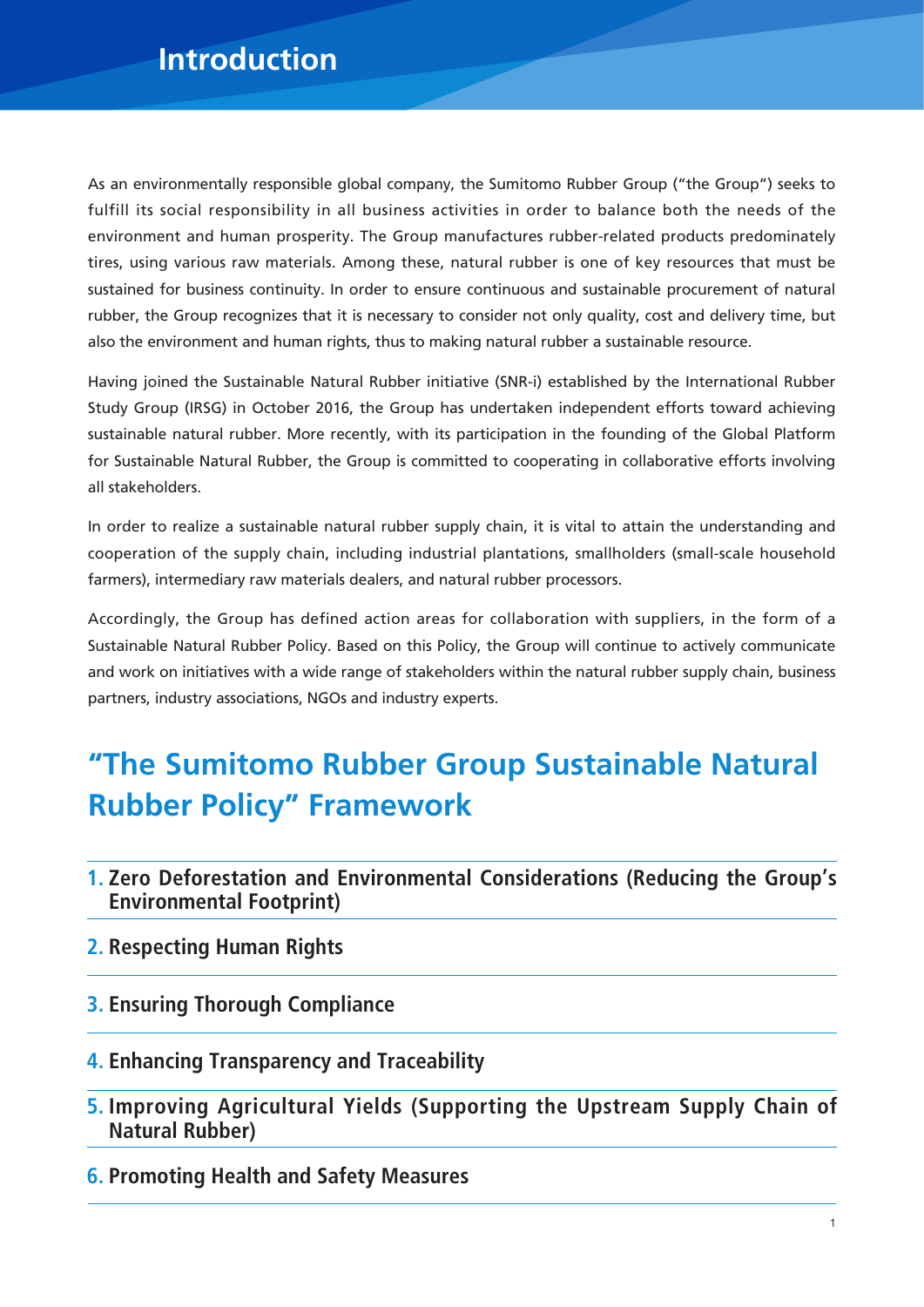The Group believes that it is important to promote coexistence with nature through sustainable and biodiversity-conscious activities. The Group will work with stakeholders to continuously promote environmental conservation activities with a global perspective. In cooperation with stakeholders, the Group strives to eliminate deforestation and reduce damage to the environment by promoting the following ideals throughout natural rubber supply chains.

The Group will:

- **T** Comply with all laws and regulations regarding forest protection.
- **2** Strive to protect and preserve areas of High Conservation Value (HCV) and High Carbon Stock (HCS).
- **8** Not engage in illegal wilderness burning or peatland development.
- **Contribute to the realization of a sustainable society by striving to be a company whose business and production activities are environmentally friendly through the following efforts to minimize negative environmental impacts.** 
	- **Creating a low-carbon society**

Reducing CO2 emissions in the product life cycle

- **Promoting environmental footprint management** Including control of chemical substances and measures against odors in manufacturing processes and products
- **Building a recycling-oriented society** Waste output reduction, water usage reduction and appropriate treatment of wastewater; and

### **Implementing global environmental management**

Proactively providing internal training on environmental issues at each factory, and attaining ISO 14001 global integrated certification.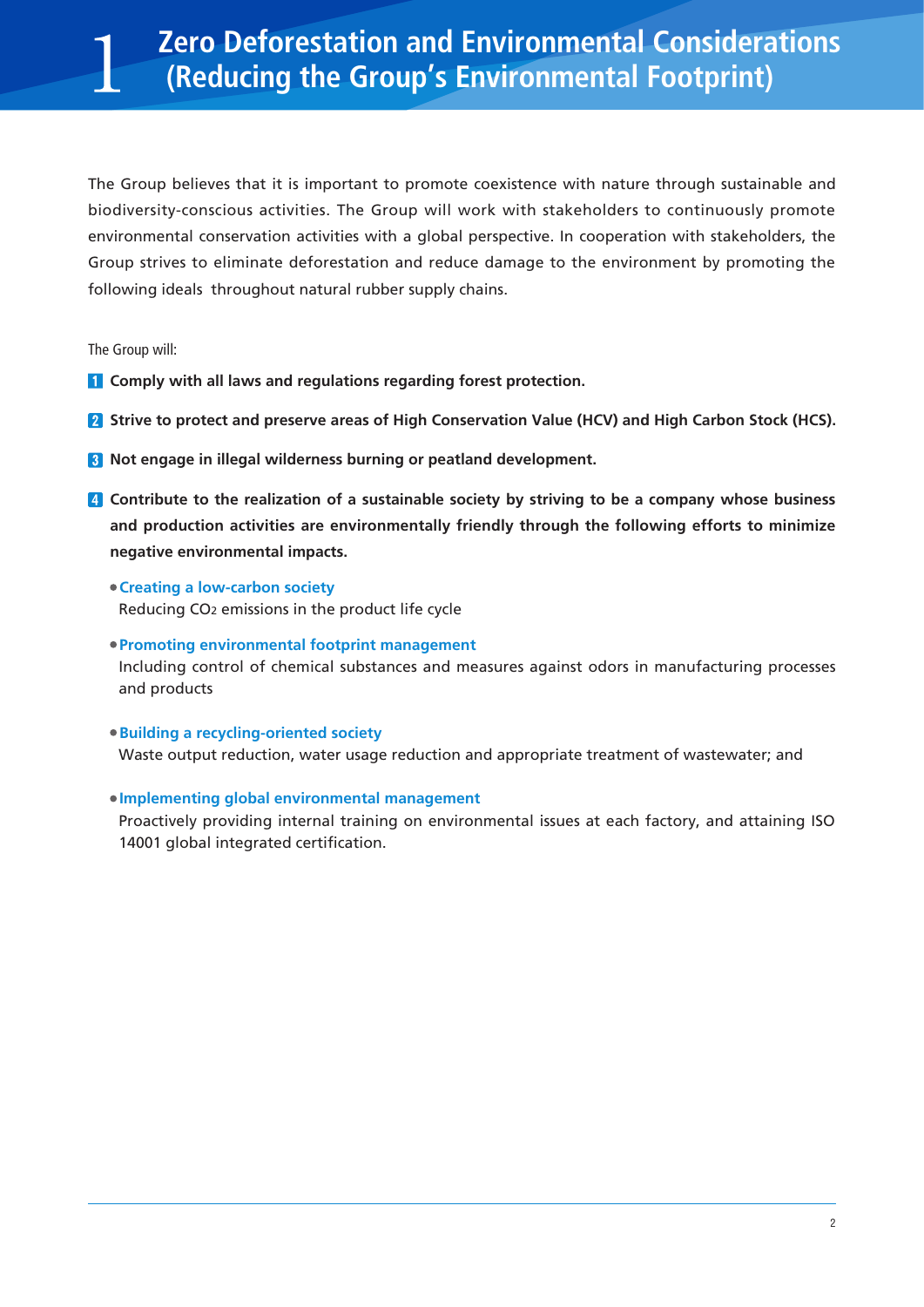Within its business activities, the Group will respect human rights and strive to build a healthy and energetic working environment based on ensuring health and safety of the Group's employees .

The Group is committed to ensuring it does not infringe on the human rights of employees. The Group's Corporate Code of Conduct states "the Group will maintain a healthy working environment where no employee shall be harassed or discriminated against based on the individual's ideology, faith, religion, race, ethnicity, skin color, nationality, language, social caste, gender, sexual orientation, gender identity, age or physical handicap, etc."

In order to create a working environment where employees can work without human rights violations or harassment issues, the Group will continue to educate employees on basic labor rights and harassment prevention through internal training.

### **T** The Group will respect human rights and comply with the following:

### **No forced labor**

The Group is committed to eliminating inhumane labor practices that go against human dignity.

### **No child labor**

The Group prohibits child labor so that infants and children are not deprived of healthy growth and educational opportunities.

### **Prohibiting inhumane treatment and discrimination**

The Group respects each worker's personality, individuality and privacy. The Group also aims to build a working environment where workers do not face harassment or discrimination.

### **Respecting freedom of association and rights to collective bargaining**

The Group respects workers' rights such as freedom of association and rights to collective bargaining.

### **Improving working conditions**

At minimum, the Group complies with national regional, and local laws regarding employment conditions, which include wages, working conditions, and health and safety standards. The Group will work towards improving working conditions and building a healthy workplace.

- **The Group abides by the standards under the Plantations Convention concerning Conditions of Employment of Plantation Workers (ILO C110 )**
- **The Group respects the principles of Free, Prior and Informed Consent (FPIC) and does not participate in land grabbing. In particular, when the Group acquires plantations and industrial sites, the Group will practice the guidelines developed by the UN-REDD Programme on FPIC Principles in its dealings with affected indigenous peoples and local communities. The Group respects indigenous people's and local communities' use of forest resources for their everyday lives.**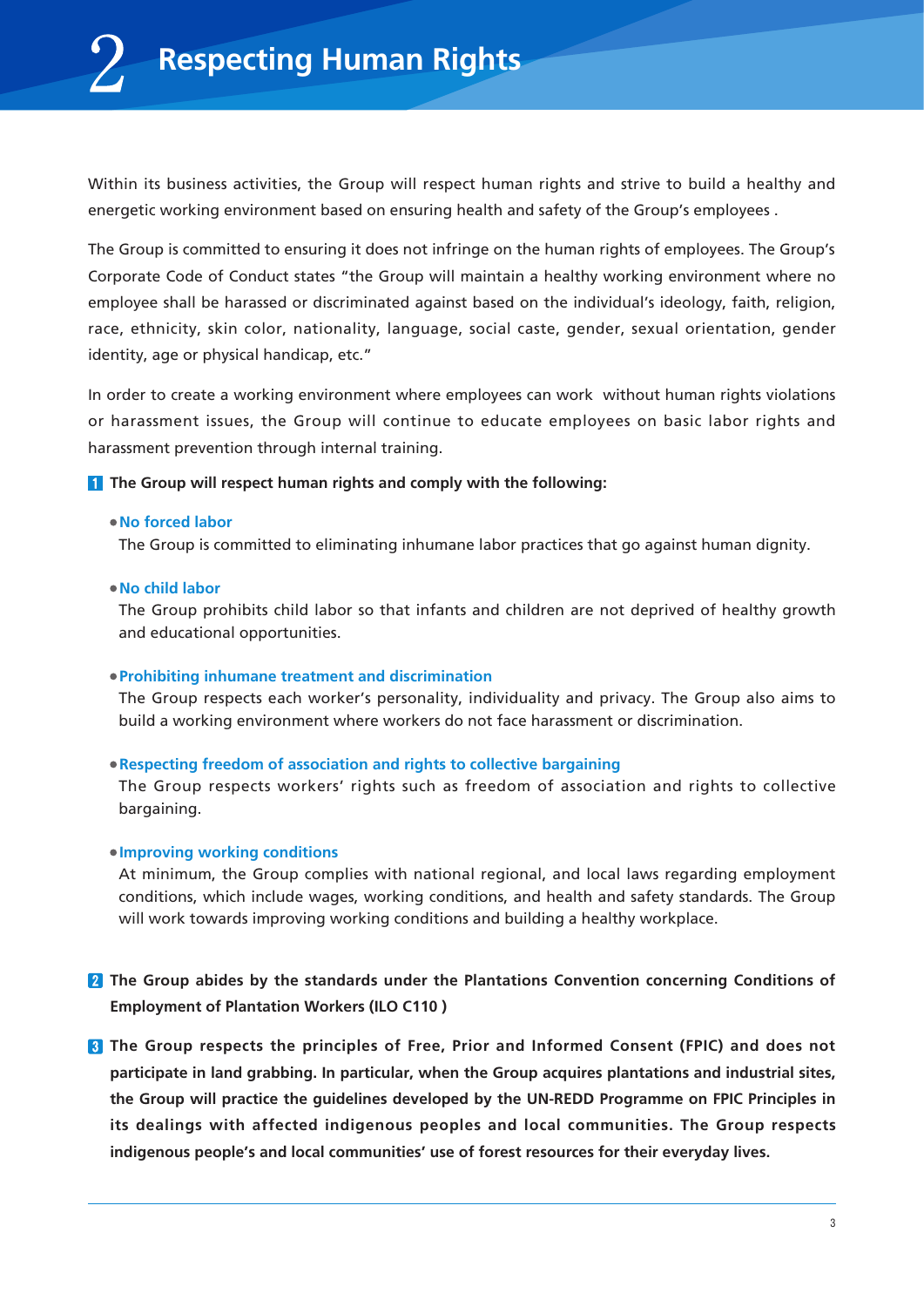The Group complies with laws and regulations in the countries and regions in which it operates. The Group ensures that employees are continually made aware of the importance of compliance and the prevention of misconduct. The Group will:

The Group will:

- **Fully abide by all laws, regulations and rules concerning fair and free competition which are applied in each country and region, and will not inhibit fair and free competition.**
- **2** Maintain healthy relationships with officials and former officials of public entities, similar public **entities and agencies, and will not provide unlawful benefits, utilities, entertainment, gifts or bribes.**
- **Manage and protect information that has been obtained in the course of business dealings, in an appropriate manner and in accordance with applicable laws, regulations and company rules, including: information about customers and clients; personal information; knowhow and customer lists in the possession of Group companies; and other technical and business information (i.e. trade secrets).**
- **Accurately comprehend and comply with other applicable laws and regulations.**
- **F** Clearly identify the departments (organizations) responsible for compliance, and implement internal **training or workshops to promote legal compliance within the Group.**
- **Monitor the Group's legal compliance, and establish and maintain mechanisms to respond to identified issues.**
- **Conduct awareness-raising activities with business partners to promote CSR activities within the Group's supply chain, based on the Group's CSR Code of Conduct.**
- **Promote CSR activities closely connected to local residents living near the Group's factories. The Employees will play a key part in engaging in activities that promote social exchanges with local residents. These activities will assist employees to deepen relationships with local communities and resolve issues by cultivating a trusting environment which enables mutual understanding.**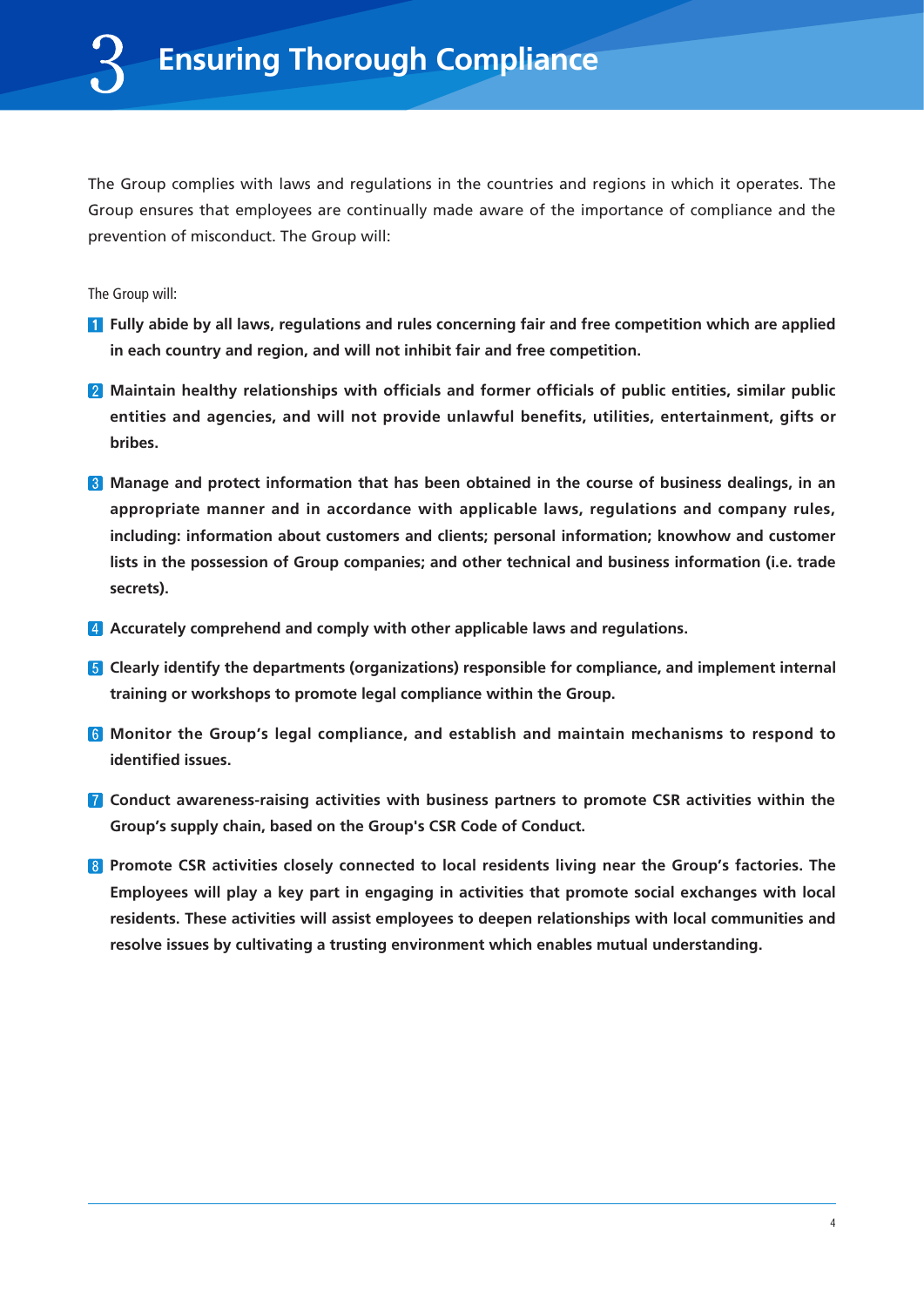The Group will work to identify regions that pose a high risk of environmental destruction, human rights violations or other compliance infraction involved in natural rubber supply chains and to accurately understand the impact of these risks on local populations and other stake holders while continually enhancing supply chain traceability so that we may better avoid and mitigate these risks.

The upstream natural rubber supply chain consists of numerous stakeholders, including an estimated six million smallholders, industrial plantations, intermediary raw material dealers, and natural rubber processors. As such, tracing final products to the point of origin of raw materials is a complex task, and not a task that can be undertaken by the Group alone.

The Group aims to enhance traceability in a flexible manner, through collaborating with concerned industry organizations and other stakeholders in the supply chain, and through incorporating new technologies and innovations.

To ensure the transparency of the Group's sustainable procurement activities, including environmental, social, compliance- activities and other matters stated in this Policy, the Group will update and disclose the progress of these efforts through the company website and reports.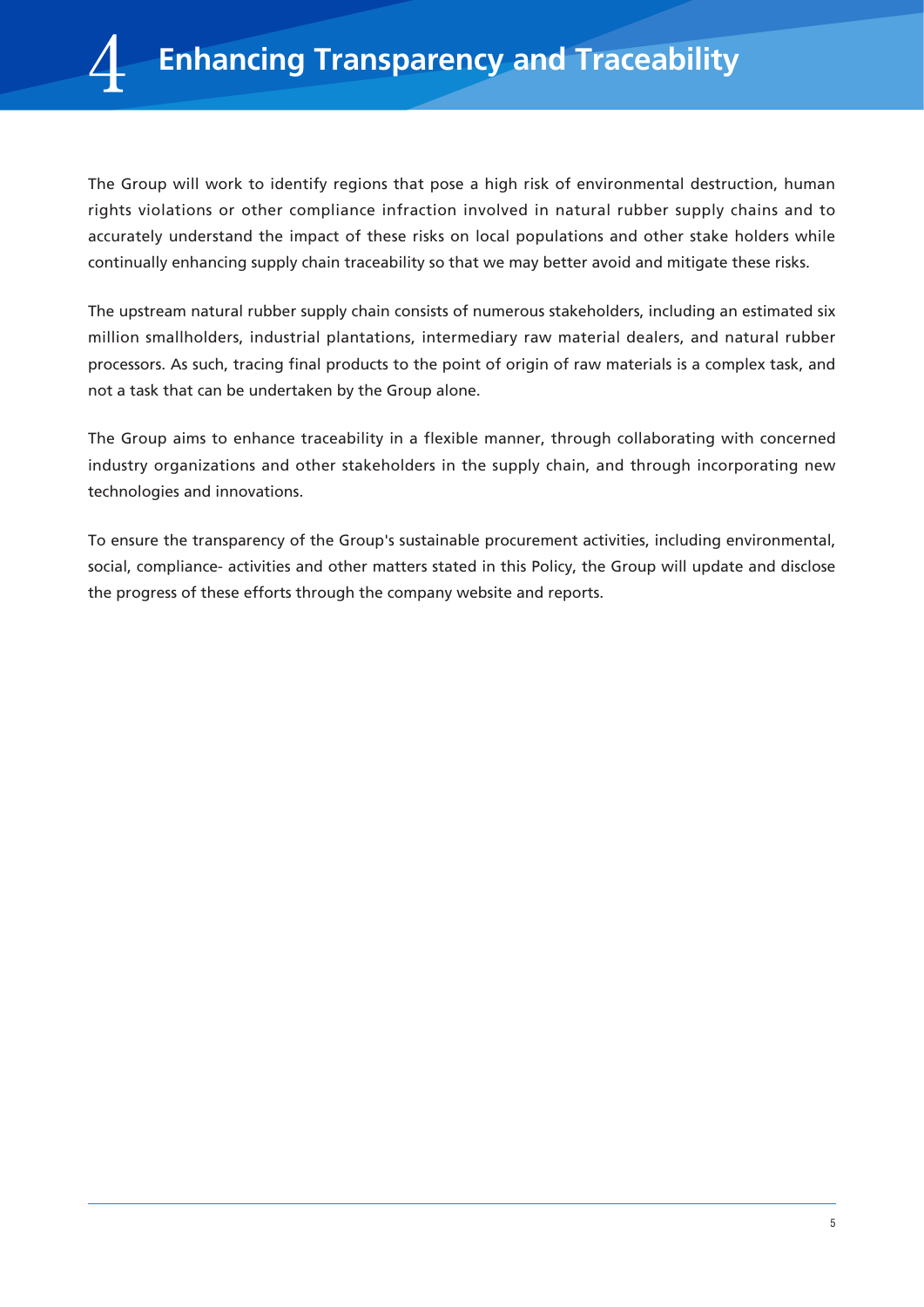### **Improving Agricultural Yields (Supporting the Upstream Supply Chain of Natural Rubber)**

The Group believes that improving quality and yields of natural rubber in the upstream supply chain is an important factor to ensuring the sustainability of natural rubber. The role of smallholders within the upstream supply chain is particularly important. The Group will support the improvement of agricultural productivity by disseminating information on effective approaches to agricultural production, breeding and selection.

The Group believes that by improving the quality of the latex (sap that is extracted from rubber trees to process into natural rubber) and improving productivity, the supply capacity of natural rubber can be increased. Subsequently, these improvements are expected to positively contribute to the overall working conditions and income of suppliers. Moreover, improvements in quality and yields are expected to reduce the need for further land development related to rubber trees and processing.

## **Promoting Health and Safety Measures**

First, the Group complies with the health and safety-related laws and regulations of each country and region in which it operates. Moreover, with the aim of eliminating all dangers and accidents in the workplace, the Group carries out Pro-active Safety Activities intended to eliminate the causes of accidents and raise the level of safety from the base up. The Group also proactively conducts physical safety audits and visual checks on site.

The Group seeks to eliminate all accidents through identifying material issues related to health and safety and promoting a working environment and culture that will engage all employees to be fully aware of safety issues. The Group will support safety initiatives at its natural rubber processors by conducting safety assessments and communicating good practices, past incidents, and appropriate corrective actions.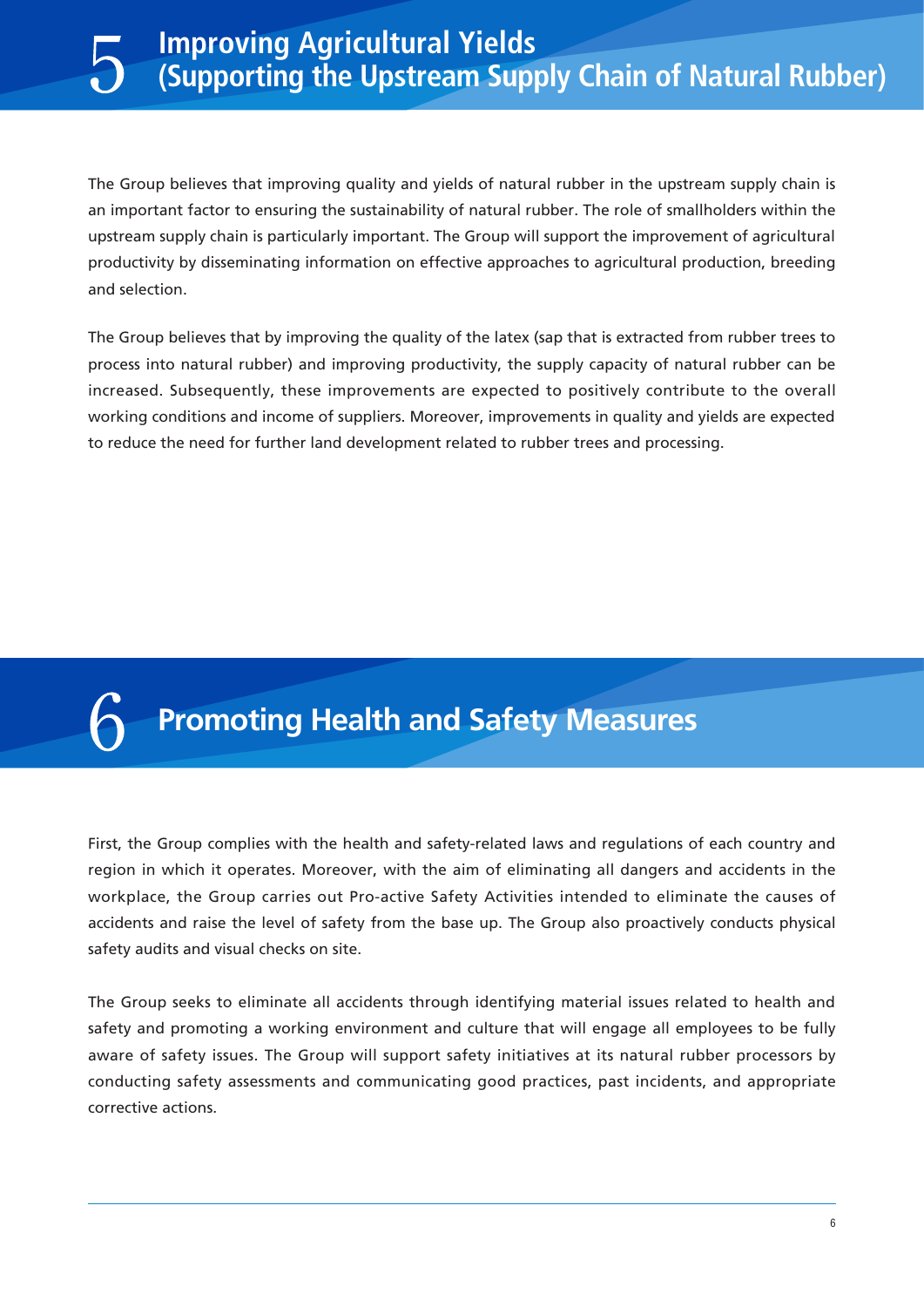The Group expects its suppliers to align with this Policy, strive for its implementation, and make efforts to communicate this Policy to producers further upstream.

The Group will proactively support activities of its suppliers' that are consistent with the principles of this Policy. The Group recommends that its suppliers conduct third-party audits in order to assess their current alignment to this Policy and seek further opportunities to implement this Policy.

The Group will prioritize working with suppliers that are able to proactively promote activities that are consistent with this Policy.

If a supplier is found to be in violation of this Policy, the Group's relationship with the supplier will be reviewed and this could result in the suspension of future business transactions.

### **Inquiries on Sustainable Natural Rubber**

For inquiries regarding this Policy, contact the Group through its website:

**https://www.dunlop.co.jp/english/inquiry/other.html**

### **Revision of this Policy**

This Policy may be revised in response to changes in the external environment and / or changes in circumstances regarding the Group's sustainable natural rubber activities.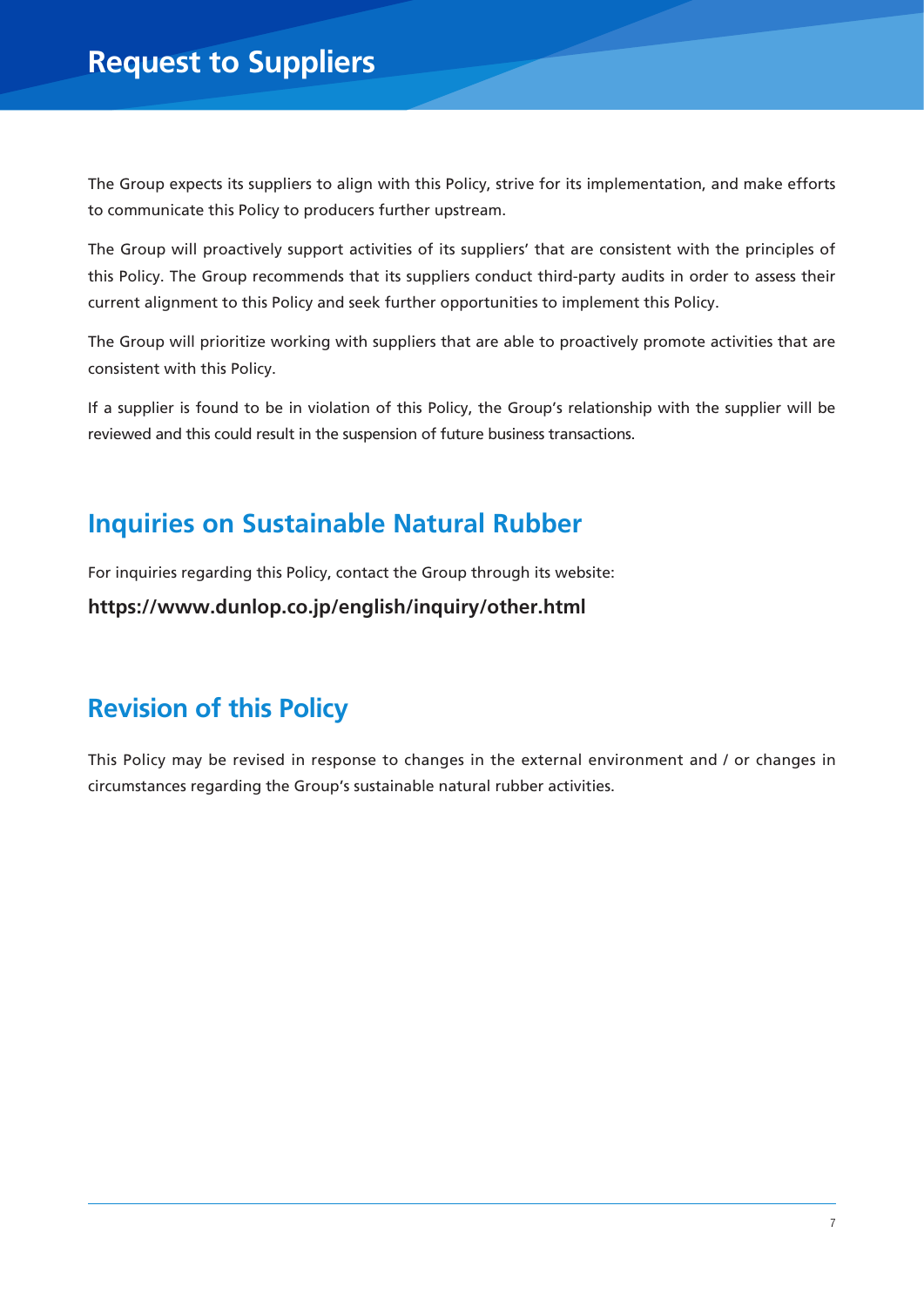### **GPSNR(Global Platform for Sustainable Natural Rubber)**

The GPSNR is a platform founded on October 25, 2018 and organized by international stakeholders to address the sustainability of natural rubber.

GPSNR originated from the World Business Council for Sustainable Development Tire Industry Project (WBCSD TIP), and will involve various stakeholders in the natural rubber value chain, including natural rubber producers, natural rubber processors, traders, tire makers, other rubber product manufacturers and car manufacturers, as well as nonprofit and nongovernmental organizations and other stakeholders.

The function of the platform is to define and establish best practices regarding sustainable natural rubber. The GPSNR is headquartered in Singapore, the global hub of natural rubber production.

\*GPSNR Proclamation

please refer to:

https://www.wbcsd.org/Sector-Projects/Tire-Industry-Project/News/Stakeholders-launch-Global-Platform-for-Sustainable-

Natural-Rubber

\*WBCSD please refer to: https://www.wbcsd.org/

### **Processors**

Factories that collect the raw materials of natural rubber for processing and distribution to users such as tire manufacturers. Cup lumps are one example of natural rubber's raw materials. These cup lumps are tree sap that has coagulated and hardened in cups, which is then collected by intermediary raw materials dealers, and delivered to natural rubber processors. At natural rubber processors , these cup lumps are crushed by machines and cleaned with running water to wash out detritus. This process is repeated several times before the natural rubber finally dried.

### **Harvesting Latex**

The sap that is obtained by slicing a groove into the bark of a natural rubber tree is called latex. The process of harvesting latex from rubber trees is carried out by people called 'tappers'.

### **Pro-active Safety Activities**

Pro-active safety activities are measures that are taken to help prevent occupational accidents. One example of a pro-active safety activity is a safety risk assessment.

### **Third-party Auditing**

An external audit pursued from various, objective viewpoints , which may include environmental, social, compliance aspects, as well as sustainable procurement-related aspects.